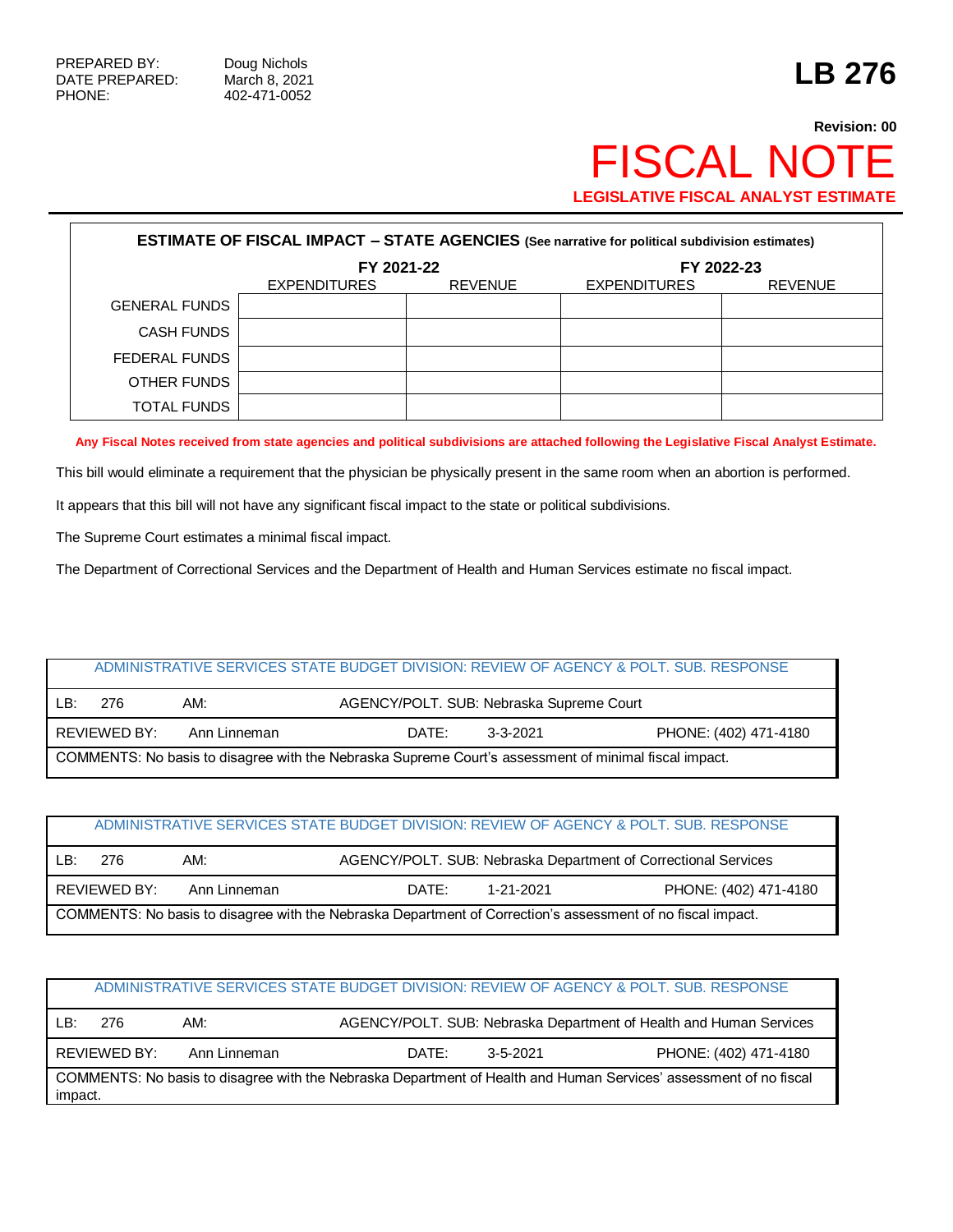**Please complete ALL (5) blanks in the first three lines. 2021**

| $LB^{(1)}$        | 276                             |                                                 |                             |                                                                   | <b>FISCAL NOTE</b>           |
|-------------------|---------------------------------|-------------------------------------------------|-----------------------------|-------------------------------------------------------------------|------------------------------|
|                   |                                 | State Agency OR Political Subdivision Name: (2) | 05 Supreme Court            |                                                                   |                              |
|                   |                                 | Prepared by: (3) Eric Asboe                     | Date Prepared: (4) 3/2/2021 |                                                                   | Phone: $(5)$<br>402-326-9215 |
|                   |                                 |                                                 |                             | <b>ESTIMATE PROVIDED BY STATE AGENCY OR POLITICAL SUBDIVISION</b> |                              |
|                   |                                 |                                                 |                             |                                                                   |                              |
|                   |                                 |                                                 | FY 2021-22                  |                                                                   | FY 2022-23                   |
|                   |                                 | <b>EXPENDITURES</b>                             | <b>REVENUE</b>              | <b>EXPENDITURES</b>                                               | <b>REVENUE</b>               |
|                   | <b>GENERAL FUNDS</b>            |                                                 |                             |                                                                   |                              |
| <b>CASH FUNDS</b> |                                 |                                                 |                             |                                                                   |                              |
|                   | <b>FEDERAL FUNDS</b>            |                                                 |                             |                                                                   |                              |
|                   | <b>OTHER FUNDS</b>              |                                                 |                             |                                                                   |                              |
|                   | <b>TOTAL FUNDS</b>              |                                                 |                             |                                                                   |                              |
|                   | <b>Explanation of Estimate:</b> |                                                 |                             |                                                                   |                              |

Minimal fiscal impact to provide judicial education. No additional resources required.

| <b>BREAKDOWN BY MAJOR OBJECTS OF EXPENDITURE</b> |                            |       |                     |                     |  |  |  |  |
|--------------------------------------------------|----------------------------|-------|---------------------|---------------------|--|--|--|--|
| <b>Personal Services:</b>                        |                            |       |                     |                     |  |  |  |  |
|                                                  | <b>NUMBER OF POSITIONS</b> |       | 2021-22             | 2022-23             |  |  |  |  |
| <b>POSITION TITLE</b>                            | $21 - 22$                  | 22-23 | <b>EXPENDITURES</b> | <b>EXPENDITURES</b> |  |  |  |  |
|                                                  |                            |       |                     |                     |  |  |  |  |
|                                                  |                            |       |                     |                     |  |  |  |  |
|                                                  |                            |       |                     |                     |  |  |  |  |
|                                                  |                            |       |                     |                     |  |  |  |  |
|                                                  |                            |       |                     |                     |  |  |  |  |
|                                                  |                            |       |                     |                     |  |  |  |  |
|                                                  |                            |       |                     |                     |  |  |  |  |
|                                                  |                            |       |                     |                     |  |  |  |  |
|                                                  |                            |       |                     |                     |  |  |  |  |

\_\_\_\_\_\_\_\_\_\_\_\_\_\_\_\_\_\_\_\_\_\_\_\_\_\_\_\_\_\_\_\_\_\_\_\_\_\_\_\_\_\_\_\_\_\_\_\_\_\_\_\_\_\_\_\_\_\_\_\_\_\_\_\_\_\_\_\_\_\_\_\_\_\_\_\_\_\_\_\_\_\_\_\_\_\_\_\_\_\_\_\_\_\_\_\_\_\_\_\_\_ \_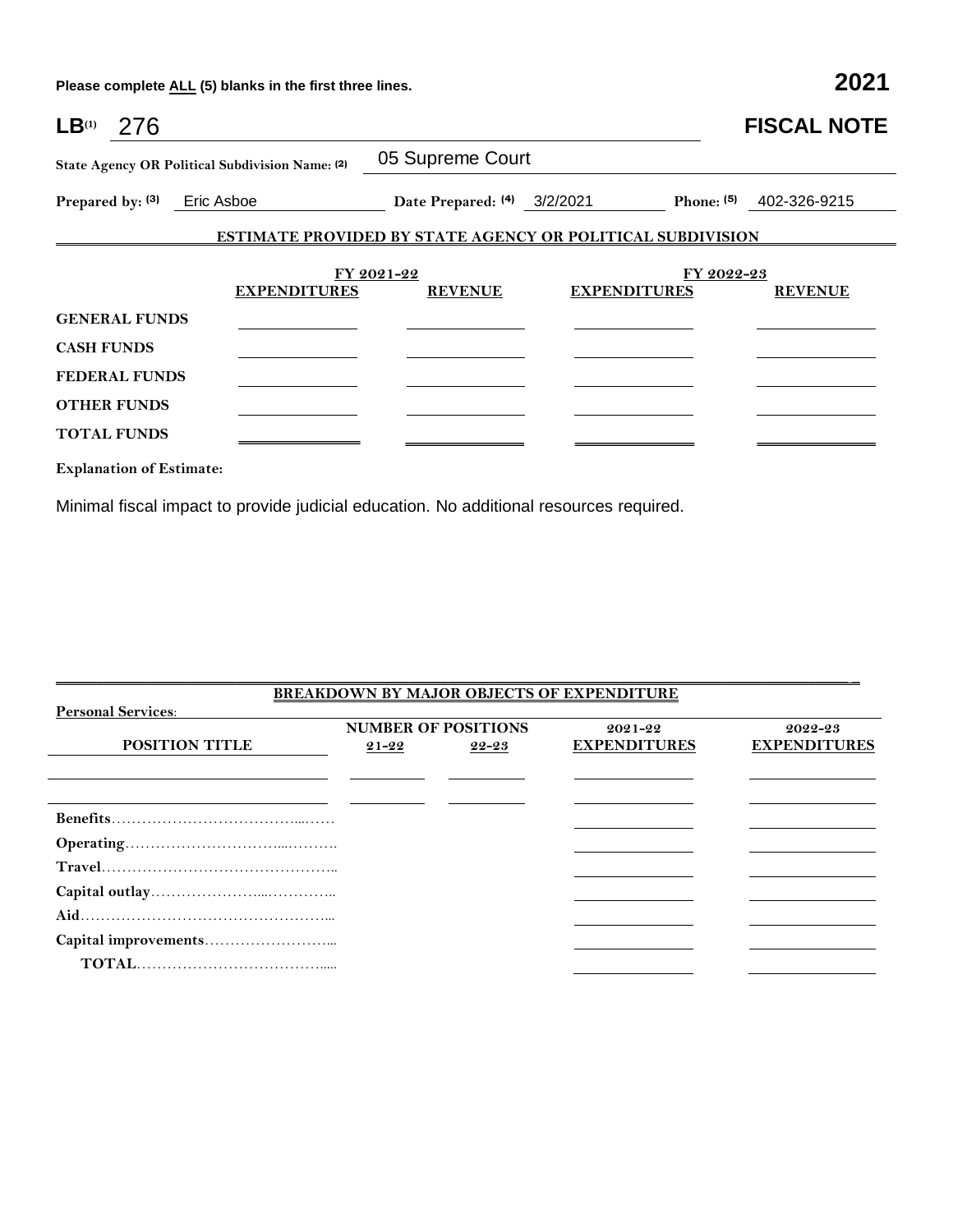**Please complete ALL (5) blanks in the first three lines. 2021**

| $LB^{(1)}$                                      | -276                            |                               |                                                                   |                     |            | <b>FISCAL NOTE</b> |  |  |
|-------------------------------------------------|---------------------------------|-------------------------------|-------------------------------------------------------------------|---------------------|------------|--------------------|--|--|
| State Agency OR Political Subdivision Name: (2) |                                 |                               | Nebraska Department of Correctional Services                      |                     |            |                    |  |  |
|                                                 |                                 | Prepared by: (3) Lisa Stanton | Date Prepared: (4) 01/15/2021 Phone: (5) (402)479-5702            |                     |            |                    |  |  |
|                                                 |                                 |                               | <b>ESTIMATE PROVIDED BY STATE AGENCY OR POLITICAL SUBDIVISION</b> |                     |            |                    |  |  |
|                                                 |                                 | <b>EXPENDITURES</b>           | FY 2021-22<br><b>REVENUE</b>                                      | <b>EXPENDITURES</b> | FY 2022-23 | <b>REVENUE</b>     |  |  |
|                                                 | <b>GENERAL FUNDS</b>            |                               |                                                                   |                     |            |                    |  |  |
| <b>CASH FUNDS</b>                               |                                 |                               |                                                                   |                     |            |                    |  |  |
|                                                 | <b>FEDERAL FUNDS</b>            |                               |                                                                   |                     |            |                    |  |  |
|                                                 | <b>OTHER FUNDS</b>              |                               |                                                                   |                     |            |                    |  |  |
|                                                 | <b>TOTAL FUNDS</b>              |                               |                                                                   |                     |            |                    |  |  |
|                                                 | <b>Explanation of Estimate:</b> |                               |                                                                   |                     |            |                    |  |  |

NDCS estimates no fiscal impact as a result of LB 276.

| <b>BREAKDOWN BY MAJOR OBJECTS OF EXPENDITURE</b> |                            |       |                     |                     |  |  |  |  |
|--------------------------------------------------|----------------------------|-------|---------------------|---------------------|--|--|--|--|
| <b>Personal Services:</b>                        |                            |       |                     |                     |  |  |  |  |
|                                                  | <b>NUMBER OF POSITIONS</b> |       | $2021 - 22$         | 2022-23             |  |  |  |  |
| <b>POSITION TITLE</b>                            | $21 - 22$                  | 22-23 | <b>EXPENDITURES</b> | <b>EXPENDITURES</b> |  |  |  |  |
|                                                  |                            |       |                     |                     |  |  |  |  |
|                                                  |                            |       |                     |                     |  |  |  |  |
|                                                  |                            |       |                     |                     |  |  |  |  |
|                                                  |                            |       |                     |                     |  |  |  |  |
|                                                  |                            |       |                     |                     |  |  |  |  |
|                                                  |                            |       |                     |                     |  |  |  |  |
|                                                  |                            |       |                     |                     |  |  |  |  |
|                                                  |                            |       |                     |                     |  |  |  |  |
|                                                  |                            |       |                     |                     |  |  |  |  |
|                                                  |                            |       |                     |                     |  |  |  |  |

\_\_\_\_\_\_\_\_\_\_\_\_\_\_\_\_\_\_\_\_\_\_\_\_\_\_\_\_\_\_\_\_\_\_\_\_\_\_\_\_\_\_\_\_\_\_\_\_\_\_\_\_\_\_\_\_\_\_\_\_\_\_\_\_\_\_\_\_\_\_\_\_\_\_\_\_\_\_\_\_\_\_\_\_\_\_\_\_\_\_\_\_\_\_\_\_\_\_\_\_\_ \_